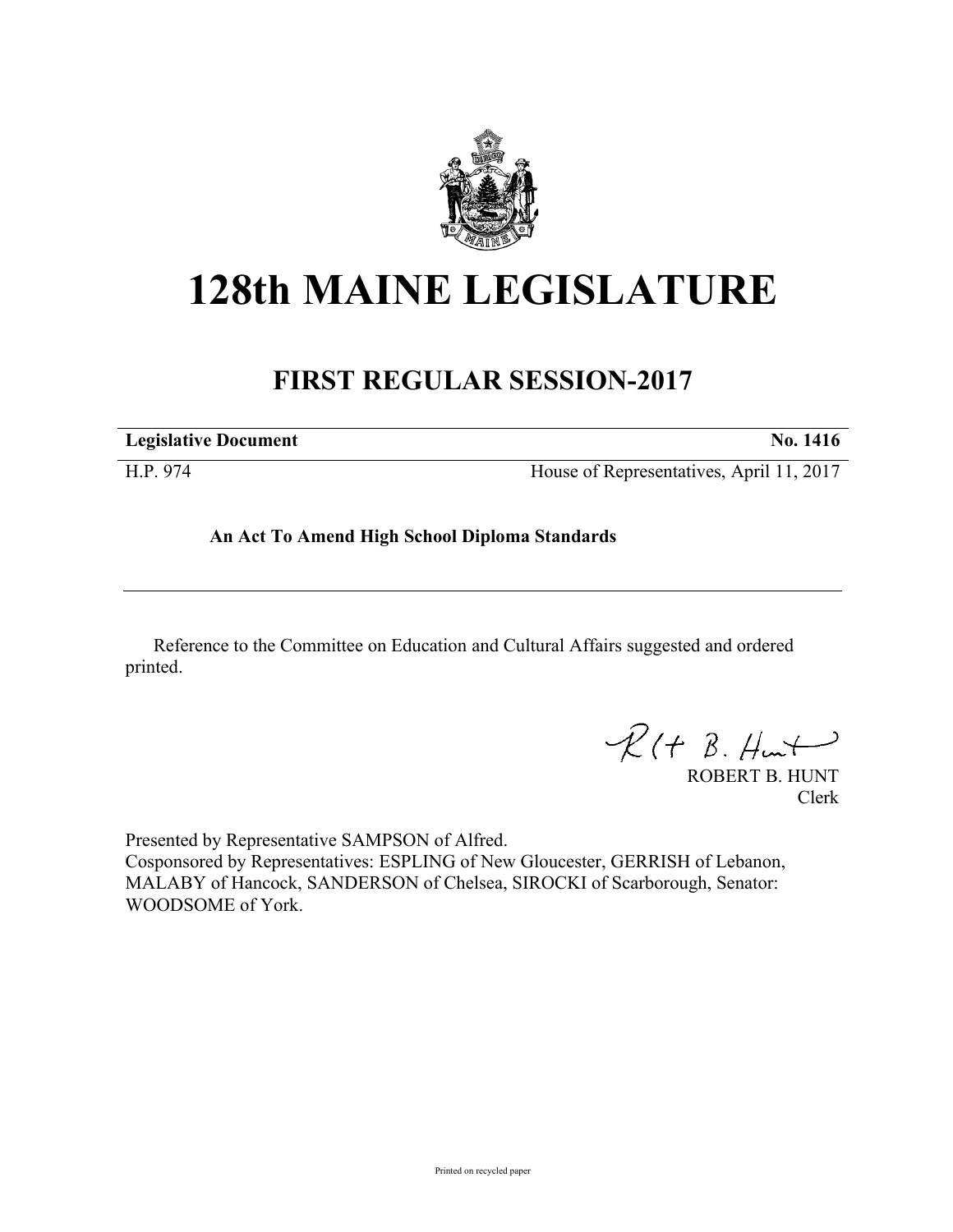| 1                        | Be it enacted by the People of the State of Maine as follows:                                                                                                                                                                                                                  |
|--------------------------|--------------------------------------------------------------------------------------------------------------------------------------------------------------------------------------------------------------------------------------------------------------------------------|
| $\overline{2}$<br>3      | Sec. 1. 20-A MRSA §4722, sub-§2, as amended by PL 2013, c. 244, §1, is<br>further amended to read:                                                                                                                                                                             |
| $\overline{4}$<br>5<br>6 | 2. Required subjects. Courses in the following subjects shall must be provided in<br>separate or integrated study programs to all students and required for a high school<br>diploma:                                                                                          |
| 7                        | A. English-, 4 years;                                                                                                                                                                                                                                                          |
| 8<br>9                   | Social studies and history, including American history, government, and civics<br><b>B</b> .<br>and personal finance-2, 4 years;                                                                                                                                               |
| 10                       | Mathematics-2, 4 years;<br>C.                                                                                                                                                                                                                                                  |
| 11                       | Science, including at least one year of laboratory study—2, $\frac{4}{3}$ years; and<br>D.                                                                                                                                                                                     |
| 12                       | Fine arts, which may include art, music, forensics or drama-, one year.;<br>Е.                                                                                                                                                                                                 |
| 13<br>14                 | Physical education, including documented participation in physical activities<br>F.<br>outside of structured classroom activities, one year;                                                                                                                                   |
| 15<br>16                 | G. Career studies, which may include, but is not limited to, career investigation, job<br>interview preparation, on-the-job learning experience and interning, 1/2 year; and                                                                                                   |
| 17<br>18<br>19           | H. Life skills, which may include, but is not limited to, personal finance and<br><u>financial literacy, basic car maintenance, basic carpentry and basic food preparation</u><br>and nutrition, 1/2 year.                                                                     |
| 20<br>21                 | Sec. 2. 20-A MRSA §4722, sub-§§7 and 8, as enacted by PL 2011, c. 669, §6,<br>are repealed.                                                                                                                                                                                    |
| 22<br>23<br>24<br>25     | Sec. 3. Rulemaking. The Department of Education shall adopt rules establishing<br>the following 4 pathways by which students may demonstrate achievement of high school<br>diploma standards under the Maine Revised Statutes, Title 20-A, section 4722, subsection<br>$2-A$ : |
| 26                       | 1. Pathway A:                                                                                                                                                                                                                                                                  |
| 27<br>28                 | A. Minimum ACT scores of: English, 18; mathematics, 22; reading, 22; and science,<br>$23$ ; or                                                                                                                                                                                 |
| 29<br>30                 | Minimum SAT scores of: Evidenced-based reading and writing, 480; and<br>B.<br>mathematics, 530;                                                                                                                                                                                |
| 31                       | 2. Pathway B:                                                                                                                                                                                                                                                                  |
| 32                       | A. Minimum 2.8 grade point average;                                                                                                                                                                                                                                            |
| 33                       | B. One academic indicator; and                                                                                                                                                                                                                                                 |
| 34                       | C. Two career indicators;                                                                                                                                                                                                                                                      |
| 35                       | 3. Pathway C:                                                                                                                                                                                                                                                                  |